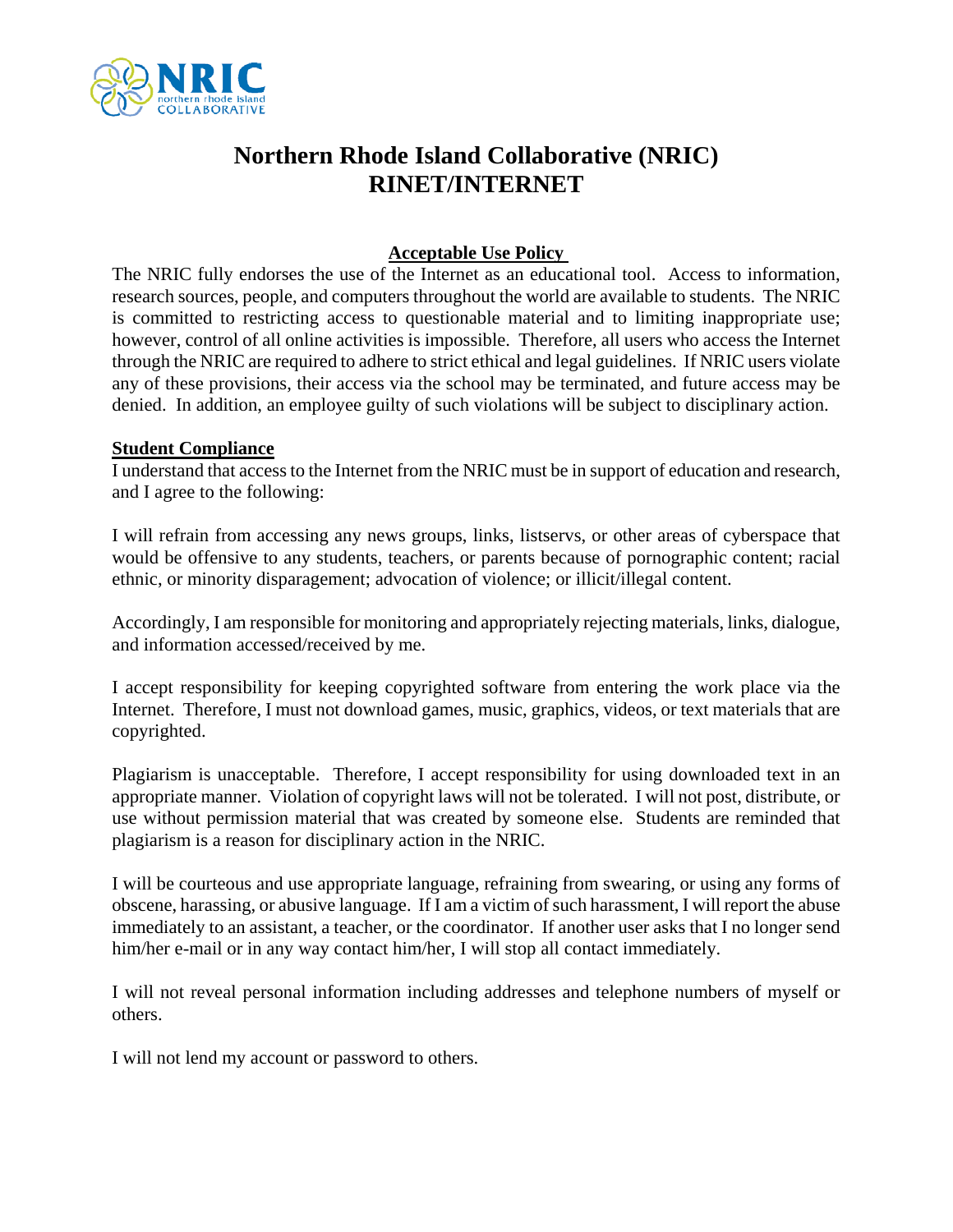I will report all electronic mail messages relating to or in support of illegal activities to the appropriate authorities.

I will never agree to meet face-to-face with someone that I have met online.

I understand that system operators will have access to all users accounts, including e-mail.

If I am not sure how to do something on the computer, I will ask a teacher.

If I suspect a security problem related to my school's accounts or on the Internet, I will notify a teacher or coordinator. I will not demonstrate the problem to others.

I understand that any user legitimately identified as a security risk or with a history of problems with other computers systems may be denied access to the Internet through the NRIC.

I understand that any user attempting to maliciously harm or damage data of another user or an area of the Internet, including the introduction of computer viruses and the unauthorized use of debit or credit cards, will be denied access to the Internet through the NRIC.

## **Conclusion**

I understand that the use of the Internet is a privilege and that inappropriate use will result in cancellation of those privileges or disciplinary action. I further understand that teachers, coordinators, administration will deem what is inappropriate use and that their decisions are final. The teacher, coordinator, or administration may close the access of any user at any time as required by the administration.

The expectation of administration is that students at the NRIC will adhere to the above polices. We look forward to the expanding use of the Internet for learning.

The NRIC makes no warranties of any kind, whether expressed or implied, for the service it is providing. The NRIC will not be responsible for any damages a user may suffer, including loss of data. The Department will not be responsible for the accuracy or quality of information obtained through this Internet connection.

ACKNOWLEDGMENT: The NRIC gratefully acknowledges the assistance provided by the review of Internet access user policies from the District of Columbia; Los Angeles; Fairfax County, VA; Pawtucket, RI; and No. Providence, RI.